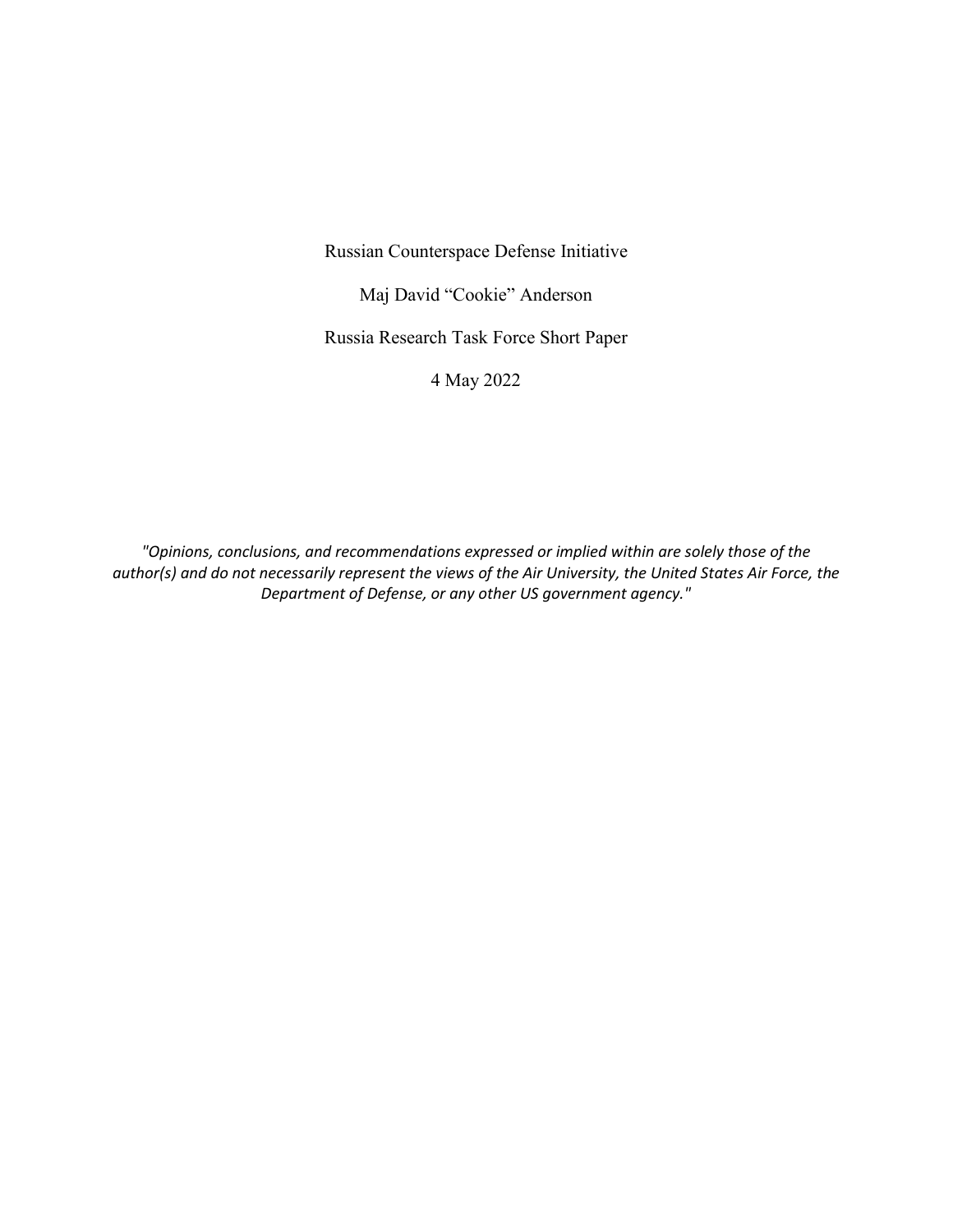Russia's counterspace weapon initiatives provide a comparative advantage for conflicts with the West near Russian territory. Over the past several years, Russia has developed an arsenal of kinetic and non-kinetic counterspace weapons capable of disrupting, denying, degrading, or destroying the spacecraft upon which Western economies and militaries rely for global operations. These weapons provide Russia the ability to significantly degrade the ability of the West to interfere in Russia's near abroad without striking into any Western nation's territory or killing their citizens. The West's lack a credible response to a Russian counterspace threat provides an advantage to deter Western intervention.

Russia's counterspace capabilities include weapons such as electromagnetic jammers that create temporary disruption or denial of access to space systems and weapons using directed energy and kinetic-kill mechanisms that permanently degrade or destroy spacecraft.<sup>[1](#page-3-0)</sup> This broad range of counterspace weapon types Russia has developed provide options at every level of warfare from limited counterinsurgency and proxy conflict to high-intensity warfare with the West. Russia perceives that the US and its allies with interoperable militaries in NATO rely upon spacepower to communicate, collect intelligence, navigate, guide weapons, and defend against missile attacks across the globe. Spacepower provides the West a global power projection infrastructure, which it has chosen not to defend. Counterspace weapons provide Russia the ability to degrade NATO's ability to project military power into Russia's near abroad by targeting Western critical vulnerabilities in space.

Threatening Western spacecraft provides Russia an advantage to deter or defeat a spaceenabled military intervention in regions for which Russia has developed terrestrial military infrastructure. If a NATO member were to choose to employ direct military force against Russia in Ukraine for example, Russia could significantly reduce that nation's fighting ability by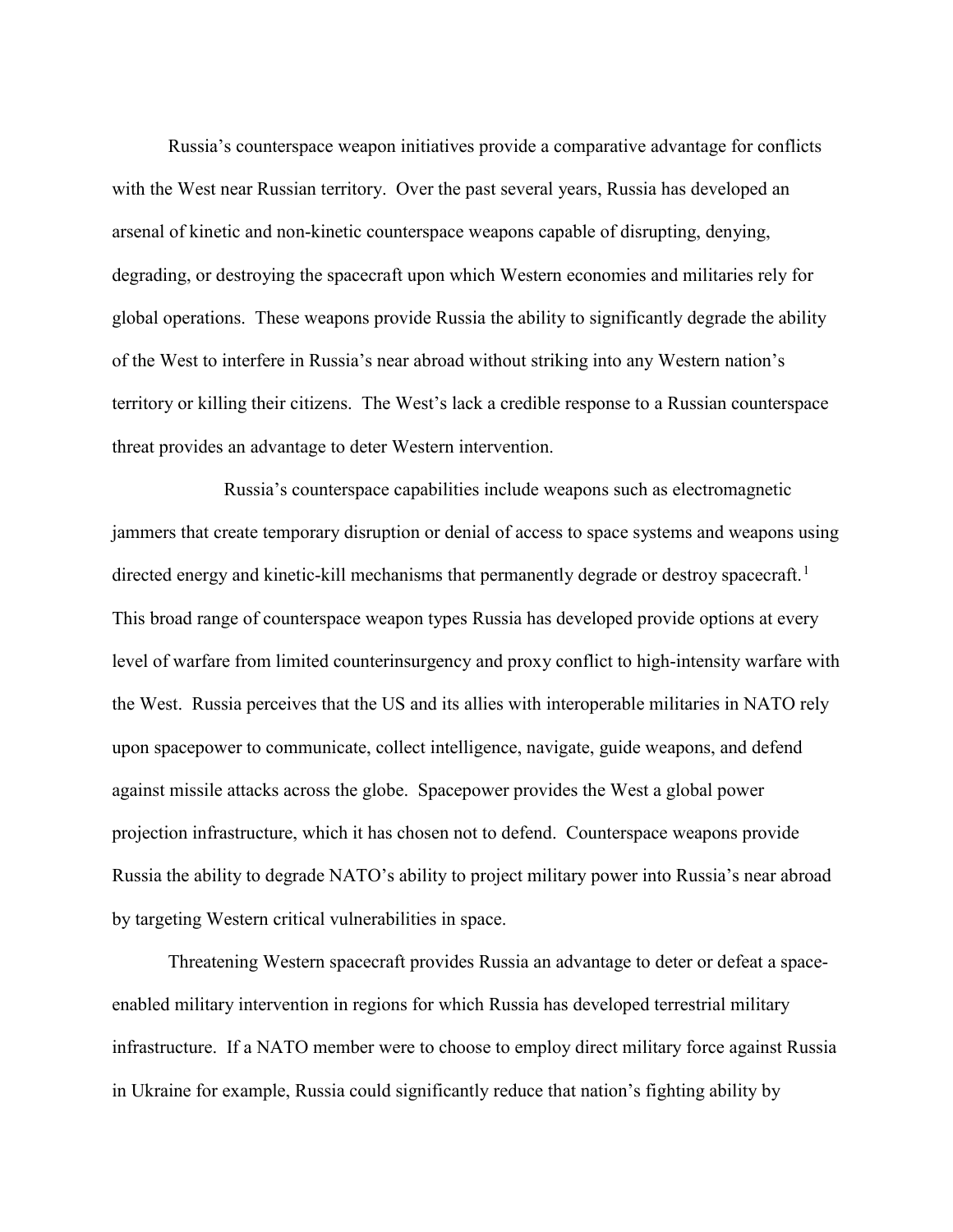neutralizing its space-based intelligence, communications, navigation, and weapons guidance. Up to this point, Russia has limited its use of counterspace weapons to temporary nondestructive effects against only a limited set of Western space capabilities supporting Ukrainian military operations.<sup>[2](#page-3-1)</sup> However, if a Western nation were to choose to use direct lethal force against Russia, its destructive counterspace options provide the means to permanently reduce the effectiveness of Western intervention without conducting lethal strikes into the national territory of any NATO member.

The non-lethal nature of destructive counterspace attacks provide Russia a deterrence advantage against the West. Western spacecraft are unmanned and operate outside of national territory, but Russian counterspace weapon systems are manned and launch from sovereign national territory. To stop a destructive attack on unmanned critical space infrastructure, the West would have to be willing to risk nuclear escalation by conducting precision global strike against counterspace systems in Russia. Russia, on the other hand, could conduct a counterspace attack without killing any Western citizens or attacking their territory. Russia could reasonably believe the West would be unwilling to risk nuclear escalation to defend its unmanned space infrastructure, giving Russia an option to deter or defeat Western intervention before escalating to nuclear conflict.[3](#page-3-2)

Russia has developed its broad spectrum of counterspace weapons because it perceives the West's space systems to be a critical vulnerability. These weapons provide Russia the ability to significantly degrade the ability of the West to interfere in Russia's near abroad and provide an advantage to deter Western intervention. Russia's counterspace weapon initiatives provide a comparative advantage for conflicts with the West near Russian territory.